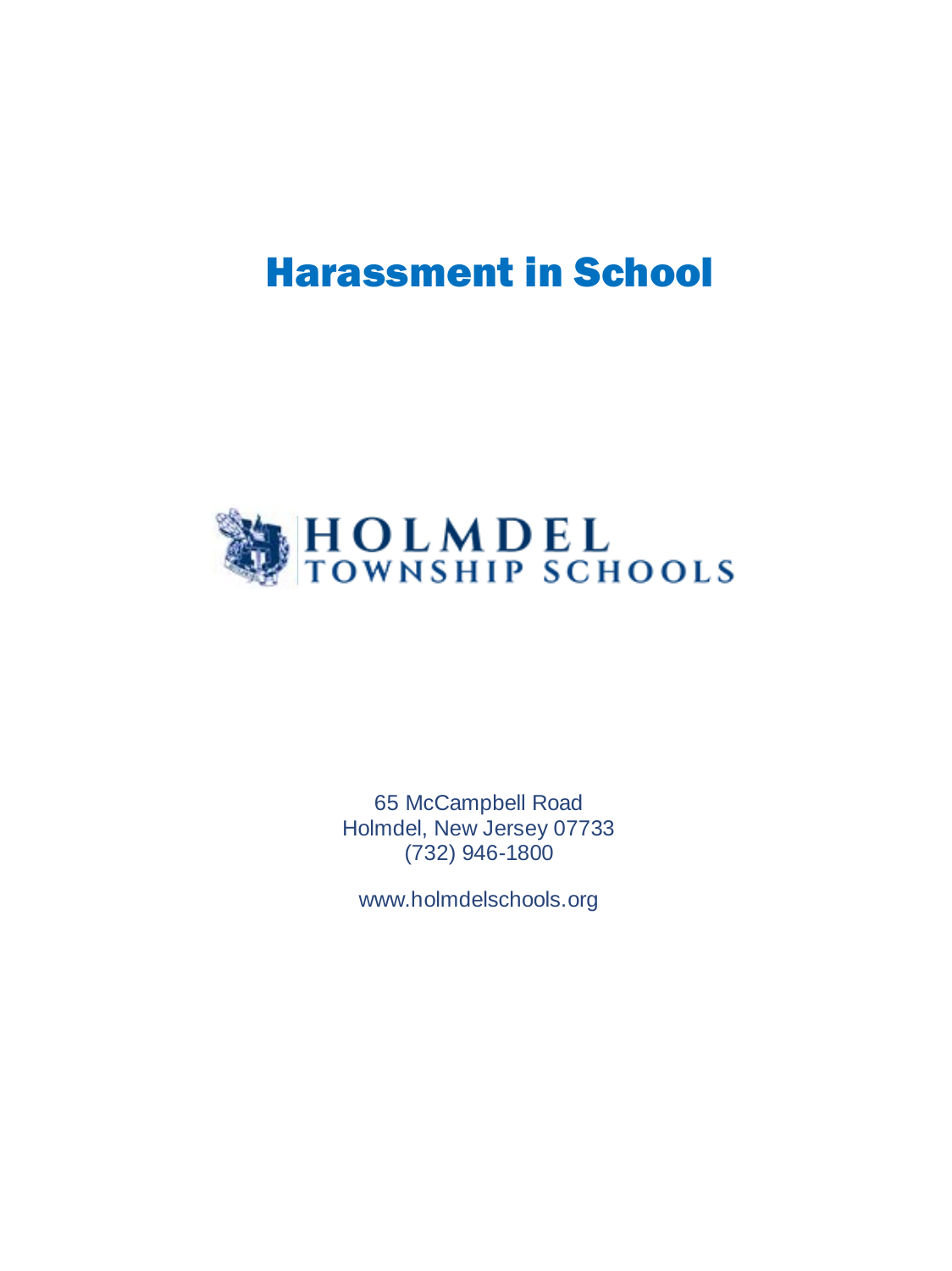# **Harassment**

Harassment of students and /or staff is a real and serious problem in education at all levels. It can affect any student regardless of sex, race, or age. Harassment can threaten a student's physical or emotional well-being, influence how well a student does in school and make it difficult for a student to achieve his or her career goals. Moreover, harassment is illegal. Preventing and remedying harassment in schools is essential to ensure nondiscriminatory, safe environments in which students can learn.

#### **Types of Harassment/Discrimination**

- 
- 
- 
- 4. National Origin 11. Age
- 
- 
- 
- 1. Race 8. Sexual Orientation
- 2. Color 9. Marital Status
- 3. Ethnicity 10. Familial Status
	-
- 5. Religion/Creed 12. Atypical Hereditary Disease
- 6. Gender Discrimination 13. Disabilities (Physical, Mental, 7. Sexual Discrimination Developmental)

#### **Sexual Harassment**

Sexual harassment includes all unwelcome advances or suggestions, requests for sexual favors, and verbal, nonverbal or physical contacts of a sexual nature whenever such conduct has the purpose or effect of intimidation or tends to create an intimidating, hostile, or offensive educational environment.

Some examples of sexual harassment can include:

- Bumping or brushing against a person on purpose
- Grabbing, touching, pinching
- Sexual advances or touching of a sexual nature
- Graffiti, notes, stories, jokes, rumors of a sexual nature
- Talking about one's sexual activities in front of others
- Displaying or distributing of sexually explicit drawings, pictures, and written materials
- Threats, insults, and comments about a person's body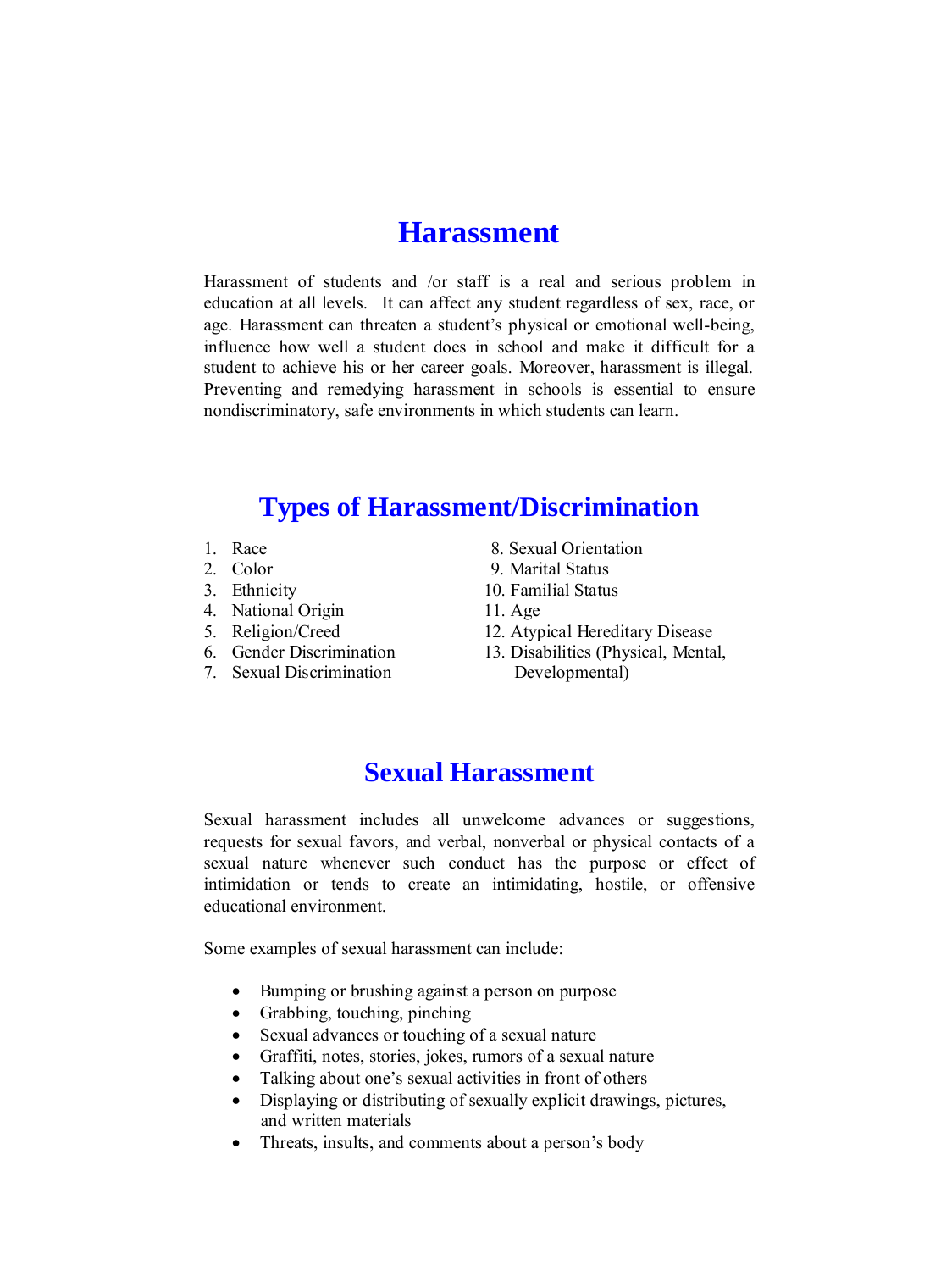# **Ways to Deal with Sexual Harassment**

- By positively confronting people directly
- By giving support through listening and reporting things to trusted adults in school
- By giving feedback to peers
- By using school complaint procedures

#### **School Complaint Procedures**

Any student who wishes to file a complaint of harassment by any staff member or student should see the Affirmative Action Officer, Principal, Counselor, teacher, or available staff member.

If you should file a complaint or otherwise report harassment in a responsible manner it will not affect your status as a student, nor will it impact upon grades or future job recommendations.

### **Disciplinary Actions**

This district will not accept, tolerate or overlook harassment. As a result, cases of harassment will be dealt with any/all of the following measures.

- Parental notification
- Documentation of events
- Meeting with Affirmative Action Officer
- School Disciplinary Actions
- Counseling
- Police Notification
- Legal Actions by victim